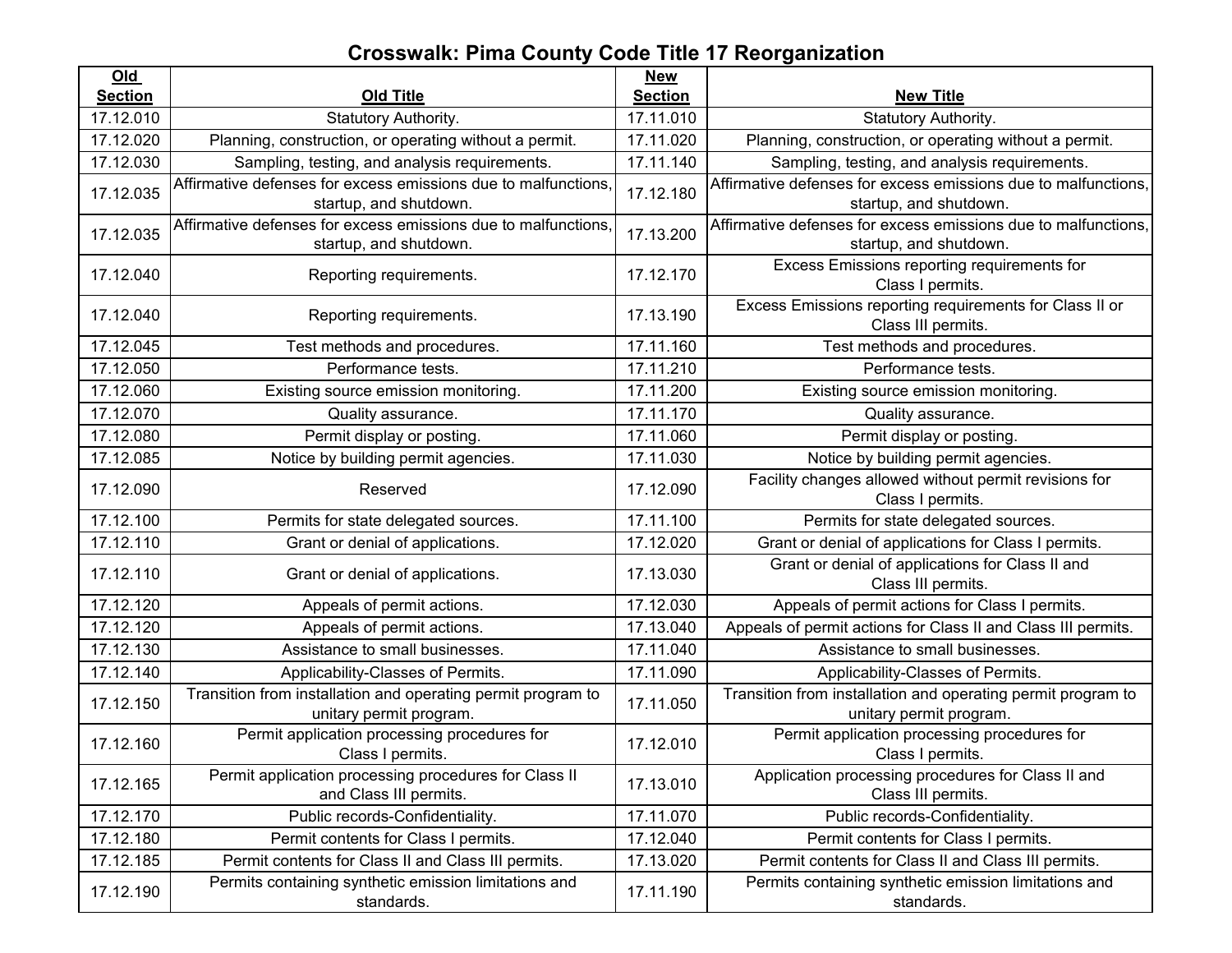## **Crosswalk: Pima County Code Title 17 Reorganization**

| Old            |                                                                                                 | <b>New</b>     |                                                                                                            |
|----------------|-------------------------------------------------------------------------------------------------|----------------|------------------------------------------------------------------------------------------------------------|
| <b>Section</b> | <b>Old Title</b>                                                                                | <b>Section</b> | <b>New Title</b>                                                                                           |
| 17.12.195      | Establishment of an emissions cap.                                                              | 17.12.050      | Establishment of an emissions cap for Class I permits.                                                     |
| 17.12.195      | Establishment of an emissions cap.                                                              | 17.13.070      | Establishment of an emissions cap for Class II and<br>Class III permits.                                   |
| 17.12.200      | Permit review by EPA and affected states.                                                       | 17.12.060      | Review by the EPA and affected states for Class I permits.                                                 |
| 17.12.210      | Emissions standards and limitations.                                                            | 17.11.180      | Emissions standards and limitations.                                                                       |
| 17.12.220      | Compliance plan-Certification.                                                                  | 17.12.080      | Compliance plan-Certification for Class I permits.                                                         |
| 17.12.230      | Facility changes allowed without permit revisions-Class I.                                      | 17.12.090      | Facility changes allowed without permit revisions for<br>Class I permits.                                  |
| 17.12.235      | Facility changes that require a permit revision--Class II or<br>Class III.                      | 17.13.100      | Facility changes that require a permit revision for Class II or<br>Class III permits.                      |
| 17.12.240      | Procedures for certain changes that do not require a permit<br>revision-Class II and Class III. | 17.13.110      | Procedures for certain changes that do not require a permit<br>revision for Class II or Class III permits. |
| 17.12.245      | Administrative permit amendments.                                                               | 17.12.100      | Administrative amendments for Class I permits.                                                             |
| 17.12.245      | Administrative permit amendments.                                                               | 17.13.120      | Administrative amendments for Class II or Class III permits.                                               |
| 17.12.250      | Annual summary permit amendments for Class II or<br>Class III permits.                          | 17.13.050      | Annual summary of amendments for Class II or<br>Class III permits.                                         |
| 17.12.255      | Minor permit revisions.                                                                         | 17.12.110      | Minor revisions for Class I permits.                                                                       |
| 17.12.255      | Minor permit revisions.                                                                         | 17.13.130      | Minor revisions for Class II or Class III permits.                                                         |
| 17.12.260      | Significant permit revisions.                                                                   | 17.12.120      | Significant permit revisions for Class I permits.                                                          |
| 17.12.260      | Significant permit revisions.                                                                   | 17.13.140      | Significant revisions for Class II or Class III permits.                                                   |
| 17.12.270      | Permit reopenings-Revocations and reissuances-Termination.                                      | 17.12.130      | Reopening, revocation, reissuance, or termination for<br>Class I permits.                                  |
| 17.12.270      | Permit reopenings-Revocations and reissuances-Termination.                                      | 17.13.150      | Reopening, revocation, reissuance, or termination for Class II<br>or Class III permits.                    |
| 17.12.275      | Voluntary termination of a permit.                                                              | 17.13.060      | Voluntary termination of a permit for Class II and<br>Class III permits.                                   |
| 17.12.280      | Permit renewal and expiration.                                                                  | 17.12.140      | Permit renewal and expiration for Class I permits.                                                         |
| 17.12.280      | Permit renewal and expiration.                                                                  | 17.13.160      | Renewal and expiration for Class II or Class III permits.                                                  |
| 17.12.290      | Permit transfers.                                                                               | 17.12.150      | Transfers for Class I permits.                                                                             |
| 17.12.290      | Permit transfers.                                                                               | 17.13.170      | Transfers for Class II or Class III permits.                                                               |
| 17.12.300      | Portable sources.                                                                               | 17.11.110      | Portable sources.                                                                                          |
| 17.12.310      | Permit shield.                                                                                  | 17.11.080      | Permit shield.                                                                                             |
| 17.12.320      | Annual emissions inventory questionnaire.                                                       | 17.12.160      | Annual emissions inventory questionnaire for<br>Class I permits.                                           |
| 17.12.320      | Annual emissions inventory questionnaire.                                                       | 17.13.180      | Annual emissions inventory questionnaire for Class II or<br>Class III permits.                             |